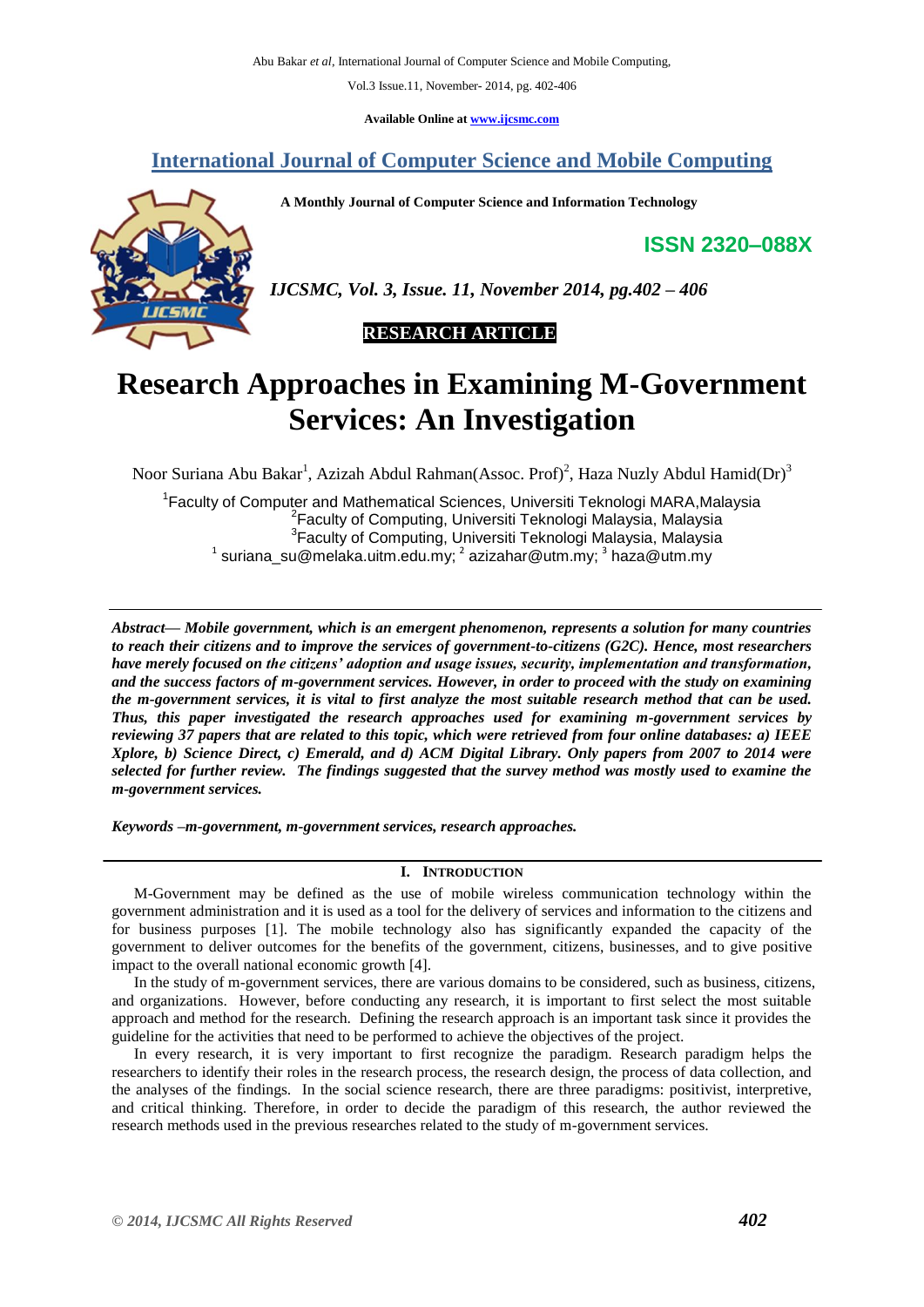#### **II. REVIEWING INFORMATION SYSTEMS RESEARCH PARADIGM**

In every research, it is very important to first recognize the paradigm. Research paradigm has been found to be vital as it aids researchers to identify their tasks in the research process, the research design, the process of data collection, and the analyses of the findings. There are a number of paradigms that have been developed in the previous social science researches. The three recognized paradigms are positivist, interpretive, and critical thinking.

# *A. The Positivist Research*

The positivists generally assume that reality is objectively given and it may be described by measurable properties, which are independent of the researcher and his/her instruments. The positivist studies usually attempt to assess theories in order to increase the predictive comprehension of certain phenomena. According to [38], IS research is regarded as a positivist research if there are evidences of formal propositions, quantifiable measures of variables, hypotheses testing, and inferences are drawn regarding a phenomenon from the sample to an assured population.

## *B. The Interpretive Research*

The interpretive researchers begin with an assumption that access to reality can only be made possible by focusing on social constructions, such as language, consciousness, and shared meanings. The interpretive research does not predefine dependent and independent variables, but looks into the full complexity of human sense as a situation emerges [37]. According to [39], interpretive studies generally attempt to comprehend certain phenomena through the meanings that people assign and the interpretive methods of research in IS are "aimed at producing an understanding of the context of the information system and the process, whereby the information system influences and is influenced by the context".

#### *C. The Critical Research*

The critical researchers believe that social reality is historically constituted and that it is produced and reproduced by people. Even though people can deliberately act to change their social and economic state of affairs, critical researchers have identified that their ability to do so is constrained by various forms of social, cultural, and political dominations. The critical research focuses on the oppositions, conflicts, obstacles, and contradictions in the contemporary society, besides seeking to be emancipatory, i.e. it should facilitate in eliminating the causes of alienation and domination.

#### **III.APPROACH AND METHOD**

#### **A. Sample Selection**

The author reviewed papers published from the period of 2007 until 2014. Before selecting the papers, the domain of interest for this research had been carefully specified. The domain described the disciplinary area in which the search was to be conducted. Accordingly, since the purpose of this research was to study the mobile government issues; the domain was specified for Government-to-Citizens services (G2C). However, in order to have a broader view of the approaches to the m-government services, this paper also analyzed the previous researches that were inclusive of others domains, such as m-tourism, m-education, magriculture, and many more related to the m-government services.

From this search, the author found related articles that discuss the studies on m-government services in all domain areas. This was done by using selected databases to extract the relevant research articles or reports through the search of titles and abstracts with a pre-determined search term. As for the search process, the following databases were used: IEEE Xplore, Science Direct, Emerald, and ACM Digital Library.

## **B. The Search Process**

This study aimed to find articles and studies about mobile government services, which have been published from 2007 until current. Consequently, a number of studies were retrieved from IEEE Xplore, Science Direct, Emerald, and ACM Digital Library. From IEEE Xplore, a total of 77 papers were retrieved, 165 papers were obtained from Science Direct, ACM Digital Library with 20 papers, and Emerald with 50 papers, respectively. As shown in Table 1, the papers were selected with four steps: Step 1 - a search was conducted using terms and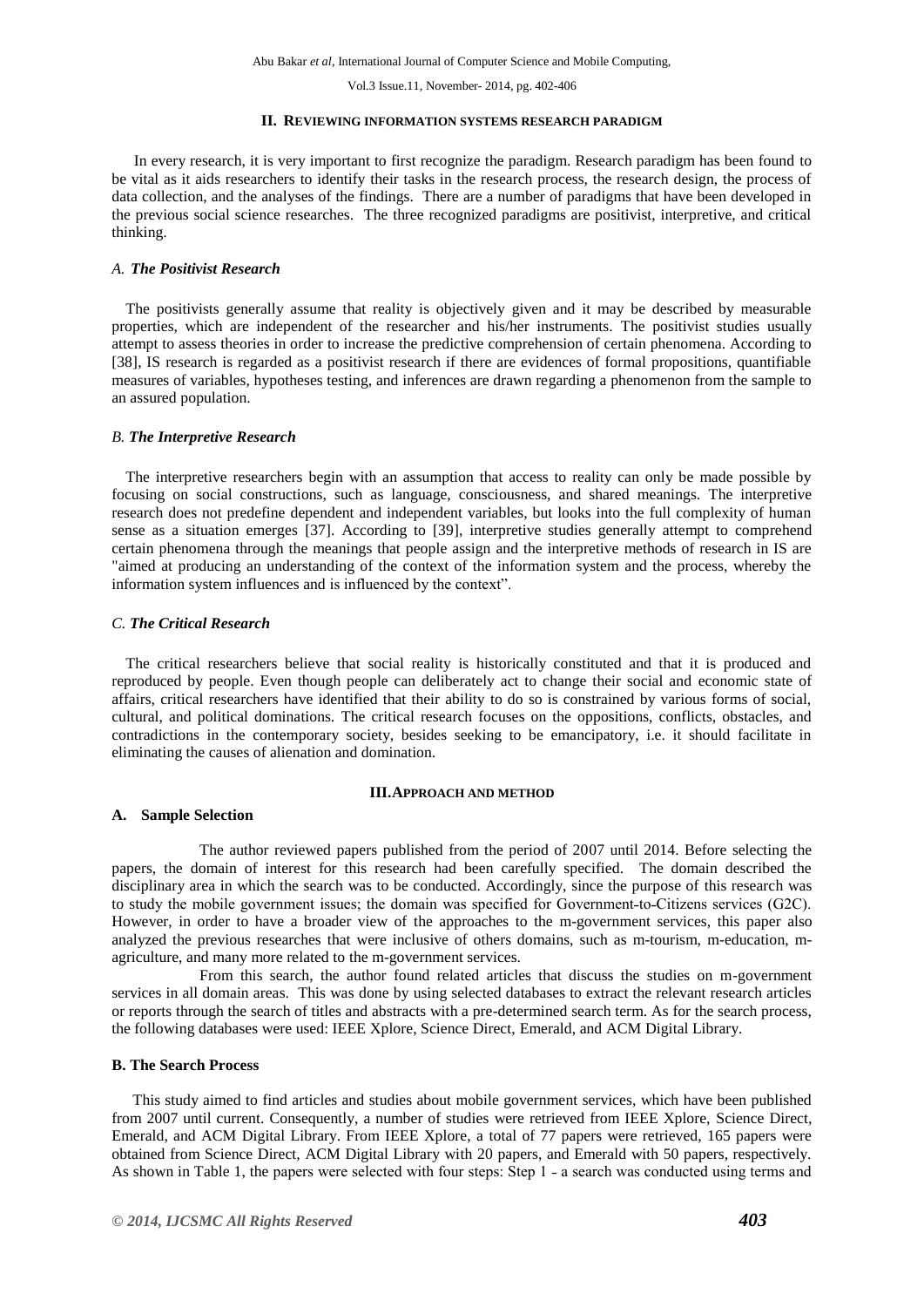keywords, Step 2 - the papers retrieved were filtered with the inclusion and the exclusion criteria, Step 3 - the studies were filtered based on their titles and abstracts, and finally, Step 4 - the primary studies were selected after full-text screening process. Table 2 provides the information related to the digital databases used for searching the papers. From 312 papers that had been retrieved, only 37 papers were found to be most related to the selected studies (refer to Table 3). Fig 1 also represents the search results through online databases retrieval.

#### TABLE 1

#### INCLUSION AND EXCLUSION CRITERIA

| Inclusion criteria | Studies that focus on mobile government services.<br>Studies that have been published from 2007 until 2014. |
|--------------------|-------------------------------------------------------------------------------------------------------------|
| Exclusion          | Studies that are not in English.                                                                            |
| criteria           | Studies that are not related to the research question.                                                      |
|                    | Publications/reports with only an abstract or Power Point Slides available.                                 |
|                    | Duplicate studies.                                                                                          |

#### TABLE 2 DIGITAL DATABASES USED FOR SEARCHING

| Database name              | Link                                         |
|----------------------------|----------------------------------------------|
| <b>IEEE Xplore</b>         | http://www.ieee.org/web/publications/xplore/ |
| <b>Science Direct</b>      | http://www.elsevier.com                      |
| Emerald                    | http://www.emeraldinsight.com                |
| <b>ACM</b> Digital Library | http://dl.acm.org                            |

TABLE 3 OVERVIEW OF SEARCH RESULTS

| <b>Online database</b>     | No. of retrieved studies | No. of selected studies |
|----------------------------|--------------------------|-------------------------|
| <b>IEEE Xplore</b>         |                          |                         |
| <b>Science Direct</b>      | 165                      |                         |
| <b>ACM</b> Digital Library | 20                       |                         |
| Emerald                    | 50                       |                         |
| Total of studies           | 312                      | 37                      |



Fig 1: Search results through online databases retrieval

#### **IV.FINDINGS AND DISCUSSION**

From the 37 papers examined, 20 papers (54%) addressed the issues related to adoption and usage, 3 papers (8%) focused on security, 10 papers (27%) looked into implementation and transformation, and 4 papers (11%) identified the success factors of m-government services, as shown in Fig 2. Thus, in order to decide the paradigm of this research, the author reviewed the research methods used in the previous researches related to the study of m-government services. The findings suggested that the survey method was used predominantly when investigating the citizens' adoption and usages of the technology, which had been the highest percentage;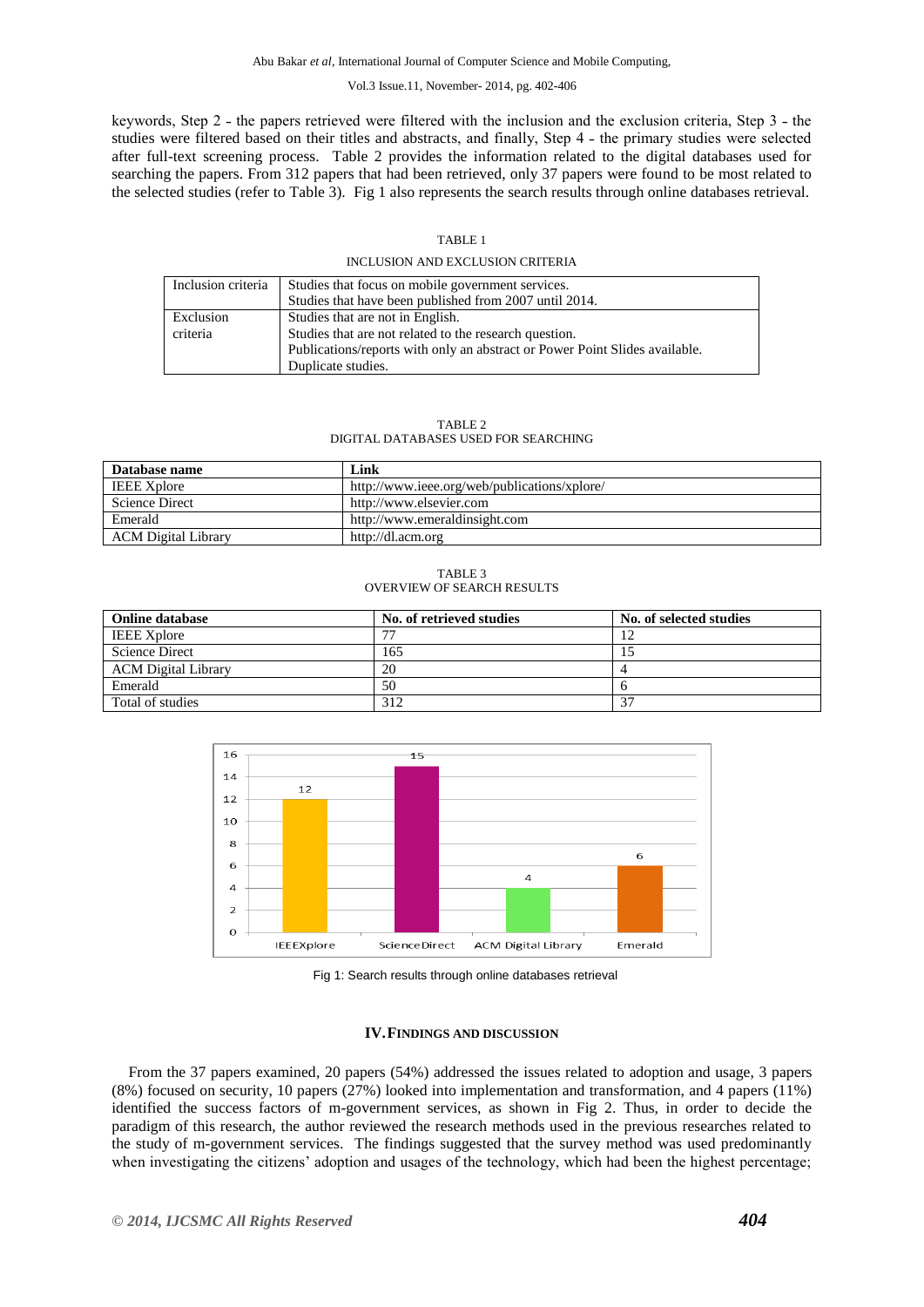48.7%. In contrast, the case study method, 24.3%, was the most widely used approach when examining the implementation and transformation issues of m-government services (refer to Table 4).



TABLE 4 RESEARCH METHODS USED IN THE PREVIOUS STUDIES

| <b>Research Paradigm</b> | <b>Research Method</b> | No of Paper | Percentage |
|--------------------------|------------------------|-------------|------------|
| Interpretive             | Interview              |             | 10.9       |
|                          | Grounded Theory        |             | 8.1        |
|                          | Focus Group            |             | 8.1        |
|                          | Case Study             |             | 24.3       |
| Positivist               | Survey                 | 18          | 48.7       |

The positivist research method includes laboratory and field experiments, measurements, surveys, questionnaires, instruments, statistical analyses, and simulations. In this research, the author suggested the positivist research method as the survey was used to analyze the level of adoption and usage among citizens and to identify the success factors for better implementation of m-government services. Survey is a very popular method used in information system area. In most of the studies, questionnaires were used as the survey instrument to collect data from the respondents.

In this research**,** the unit of analysis focused on the individual users. All the selected papers mainly focused on analyzing the m-government services towards G2C.

# **V. CONCLUSION**

This paper concludes that the survey method is the most suitable research method for examining the adoption and the success factors of m-government services. Most of the studies with the purpose of examining the mgovernment services used theories to explain each factor found. The researchers suggested the use of the survey method to measure the effects of each factor to the m-government constructs. This is because the survey method provides solid and measurable data to the findings.

Furthermore, the analysis also showed that most studies on m-government services focused on G2C compared to other domains. Besides, the previous researches mostly focused on adoption and usage, information and transformation, security, and success factors. Limited studies have been conducted to look into individual's potential needs, requirements, and demands. Thus, realizing this gap, a study on users' needs and requirements in m-government services is needed to solve the barriers within the m-government services found in the G2C.

# **REFERENCES**

- [1] T. El-kiki and E. Lawrence, "Emerging Mobile Government Services : Strategies for Success 1 Introduction 2 Background," pp. 776–788, 2007.
- [2] I. Zamzami, M. Mahmud, and C. Technology, "Mobile Interface for m-Government Services: A Framework for Information Quali- ty Evaluation," vol. 3, no. 8, pp. 1–5, 2012.
- [3] M. Sareen, D. K. Punia, and L. Chanana, "Exploring factors affecting use of mobile government services in India," vol. 11, no. 4, 2013.
- [4] ITU, "Benefits and outcomes of m-government," pp. 25–50, 2011.